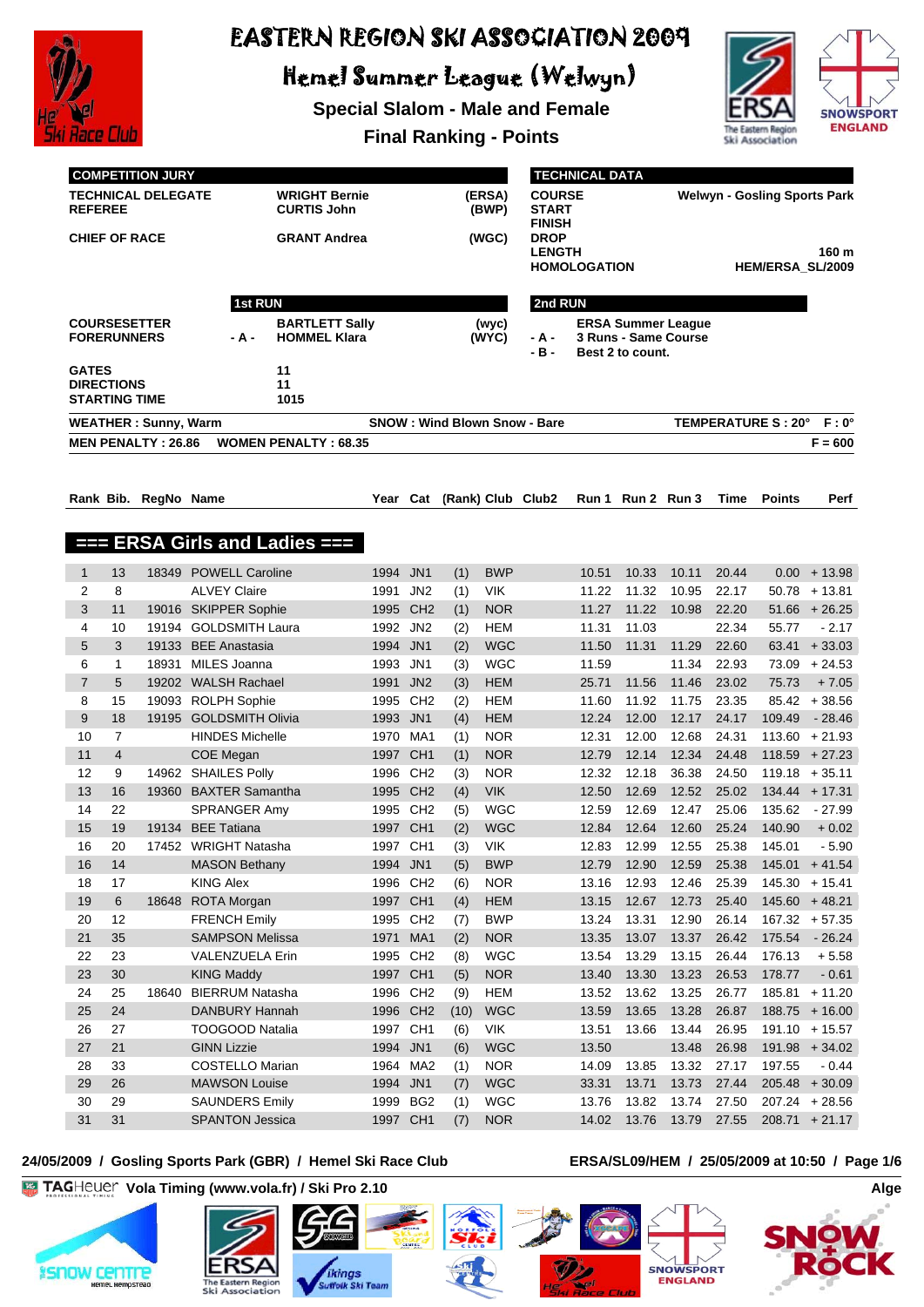# Hemel Summer League (Welwyn)

**Special Slalom - Male and Female Final Ranking - Points**

|    |              | Rank Bib. RegNo Name   |                           | Year     | Cat             | (Rank) Club Club2 |            |            |       | Run 1 Run 2 Run 3 |               | Time  | <b>Points</b> | Perf             |
|----|--------------|------------------------|---------------------------|----------|-----------------|-------------------|------------|------------|-------|-------------------|---------------|-------|---------------|------------------|
|    |              |                        |                           |          |                 |                   |            |            |       |                   |               |       |               |                  |
| 32 | 28           |                        | <b>MILES Alison</b>       | 1996 CH2 |                 | (11)              | <b>WGC</b> |            | 13.94 | 14.14             | 13.67         | 27.61 |               | $210.47 + 34.17$ |
| 33 | 32           |                        | <b>SMALL Sharon</b>       | 1972 MA1 |                 | (3)               | <b>NOR</b> |            | 14.53 | 14.19             | 13.66         | 27.85 |               | $217.51 + 22.99$ |
| 34 | 57           |                        | <b>SNOW Elise</b>         | 1999     | BG <sub>2</sub> | (2)               | <b>WGC</b> |            | 14.20 |                   | 13.82         | 28.02 |               | 222.50 - 512.18  |
| 35 | 34           |                        | <b>HEYMOZ Yvette</b>      | 1995     | CH <sub>2</sub> | (12)              | <b>WGC</b> |            |       | 14.13             | 14.01         | 28.14 |               | $226.03 + 27.09$ |
| 36 | 36           | 19011                  | <b>KEYS</b> Georgia       | 2001     | BG <sub>1</sub> | (1)               | <b>HEM</b> |            | 14.19 | 14.44             | 14.02         | 28.21 |               | $228.08 + 13.90$ |
| 37 | 59           |                        | <b>WILLIAMS Ella</b>      | 1997     | CH <sub>1</sub> | (8)               | <b>HEM</b> |            | 14.84 | 14.50             | 14.45         | 28.95 | 249.80        |                  |
| 38 | 37           | 14631                  | <b>DRISCOLL Sheila</b>    | 1961     | MA <sub>2</sub> | (2)               | <b>HEM</b> |            | 14.80 | 14.75             | 14.49         | 29.24 |               | $258.32 + 43.77$ |
| 39 | 66           |                        | <b>FULHAM Laura</b>       | 1994     | JN1             | (8)               | <b>WGC</b> |            | 14.68 | 14.68             | 14.93         | 29.36 | 261.84        | $-50.05$         |
| 40 | 38           |                        | <b>DUNCAN Ellie</b>       | 1996     | CH <sub>2</sub> | (13)              | <b>HEM</b> |            | 15.26 | 14.49             |               | 29.75 |               | $273.29 + 14.71$ |
| 41 | 49           |                        | PARKER Jo                 | 1950     | MA3             | (1)               | <b>NOR</b> |            | 16.02 | 15.39             | 15.10         | 30.49 |               | 295.01 - 116.26  |
| 42 | 39           |                        | <b>SAUNDERS Katie</b>     | 2001     | BG1             | (2)               | <b>WGC</b> |            | 15.42 | 15.41             | 15.43         | 30.83 | 304.99        | $+28.32$         |
| 43 | 41           | 19680                  | <b>BAXTER Phillipa</b>    | 1998     | CH <sub>1</sub> | (9)               | <b>VIK</b> |            | 15.54 | 15.75             | 15.49         | 31.03 | 310.86        | $-7.78$          |
| 44 | 45           |                        | <b>SPANTON Lisa</b>       | 1968     | MA <sub>2</sub> | (3)               | <b>NOR</b> |            | 16.23 | 15.42             | 15.65         | 31.07 | 312.04        | $-49.41$         |
| 45 | 43           |                        | 19235 ROYAL Natasha       | 1999     | BG <sub>2</sub> | (3)               | <b>VIK</b> |            | 15.84 | 15.81             | 16.02         | 31.65 | 329.06        | $-3.65$          |
| 46 | 47           |                        | <b>BRADLEY Lydia</b>      | 2000     | BG <sub>2</sub> | (4)               | <b>HEM</b> |            | 17.62 | 15.82             | 15.89         | 31.71 | 330.82        | $-48.04$         |
| 47 | 44           | 18793                  | O'NEILL Ella              | 1997     | CH <sub>1</sub> | (10)              | <b>BAS</b> |            | 16.46 | 15.67             | 16.06         | 31.73 | 331.41        | $-17.72$         |
| 48 | 40           |                        | <b>BOTY Carys</b>         | 1999     | BG <sub>2</sub> | (5)               | <b>HEM</b> |            | 16.07 | 16.10             | 15.77         | 31.84 | 334.64        | $+37.68$         |
| 49 | 46           |                        | <b>CURTIS Marie</b>       | 1997     | CH <sub>1</sub> | (11)              | <b>HEM</b> |            | 16.31 | 16.95             | 15.70         | 32.01 | 339.63        | $-32.25$         |
| 50 | 42           |                        | <b>ROYAL Michaela</b>     | 1969     | MA <sub>2</sub> | (4)               | <b>VIK</b> |            | 16.80 | 16.44             | 16.28         | 32.72 |               | $360.47 + 39.64$ |
| 51 | 65           |                        | <b>MURPHY Suzannah</b>    | 1997     | CH <sub>1</sub> | (12)              | <b>HEM</b> |            | 16.24 | 16.78             | 22.50         | 33.02 | 369.28        |                  |
| 52 | 60           |                        | <b>WAITE Katie</b>        | 1995     | CH <sub>2</sub> | (14)              | <b>WGC</b> |            | 17.16 |                   | 16.10         | 33.26 | 376.32        |                  |
| 53 | 53           |                        | <b>FENLON Sarah</b>       | 1999     | BG <sub>2</sub> | (6)               | <b>HEM</b> |            | 17.12 |                   | 16.82 1:18.59 | 33.94 | 396.28        | $-62.20$         |
| 54 | 64           |                        | WILLIAMS Imogen           | 1999     | BG <sub>2</sub> | (7)               | <b>HEM</b> |            | 18.51 | 17.60             | 16.72         | 34.32 | 407.44        |                  |
| 55 | 48           |                        | <b>PRITCHARD Ellie</b>    | 1998 CH1 |                 | (13)              | <b>HEM</b> |            | 17.17 | 17.29             | 17.16         | 34.33 | 407.73        | $+18.53$         |
| 56 | 54           |                        | <b>WARMINGTON Harriet</b> | 2002 BG1 |                 | (3)               | <b>HEM</b> |            | 17.82 | 17.40             | 17.32         | 34.72 | 419.18        | $-80.12$         |
| 57 | 51           |                        | <b>MANN Wendy</b>         | 1955 MA3 |                 | (2)               | VIK        |            |       | 18.40             | 17.79         | 36.19 |               | $462.33 + 26.50$ |
| 58 | 56           |                        | <b>MILLS Rhiannon</b>     | 2002 BG1 |                 | (4)               | <b>BWP</b> |            | 18.78 | 18.22             | 18.86         | 37.00 |               | 486.11 - 169.52  |
| 59 | 62           |                        | <b>MURPHY Rose</b>        | 1999     | BG <sub>2</sub> | (8)               | <b>HEM</b> |            | 18.62 | 18.98             | 18.55         | 37.17 | 491.10        |                  |
| 60 | 63           |                        | <b>BARDETTI Romana</b>    | 2004     | <b>MIN</b>      | (1)               | <b>HEM</b> |            |       | 22.29             | 21.28         | 43.57 | 678.96        |                  |
| 61 | 58           |                        | <b>BARDETTI Sienna</b>    | 2002 BG1 |                 | (5)               | <b>HEM</b> |            | 26.82 | 25.63             | 25.59         | 51.22 | 903.52        | $+1.47$          |
|    |              |                        |                           |          |                 |                   |            |            |       |                   |               |       |               |                  |
|    |              | <b>DNS - Run 1 (3)</b> |                           |          |                 |                   |            |            |       |                   |               |       |               |                  |
|    |              |                        |                           |          |                 |                   |            |            |       |                   |               |       |               |                  |
|    | 50           |                        | <b>MORRELL Helen</b>      |          | 1962 MA2        |                   | <b>HEM</b> |            |       |                   |               |       |               |                  |
|    | 52           |                        | <b>MORRELL India</b>      | 2001     | BG1             |                   | <b>HEM</b> |            |       |                   |               |       |               |                  |
|    | 61           |                        | <b>REYNOLDS Katie</b>     | 1996 CH2 |                 |                   | <b>HEM</b> |            |       |                   |               |       |               |                  |
|    |              |                        |                           |          |                 |                   |            |            |       |                   |               |       |               |                  |
|    |              | <b>DNF - Run 1 (1)</b> |                           |          |                 |                   |            |            |       |                   |               |       |               |                  |
|    | 2            |                        | <b>KOLTHAMMER Katie</b>   | 1992 JN2 |                 |                   | <b>VIK</b> | <b>VIK</b> |       |                   |               |       |               |                  |
|    |              |                        |                           |          |                 |                   |            |            |       |                   |               |       |               |                  |
|    |              | <b>DSQ - Run 1 (4)</b> |                           |          |                 |                   |            |            |       |                   |               |       |               |                  |
|    |              |                        |                           |          |                 |                   |            |            |       |                   |               |       |               |                  |
|    | 34           |                        | <b>HEYMOZ Yvette</b>      |          | 1995 CH2        |                   | <b>WGC</b> |            |       |                   | 14.13 14.01   |       |               |                  |
|    | 51           |                        | <b>MANN Wendy</b>         |          | 1955 MA3        |                   | VIK.       |            |       | 18.40             | 17.79         |       |               |                  |
|    | 55           |                        | LUCK Jemma                | 2001 BG1 |                 |                   | <b>NOR</b> |            |       |                   | 18.91         |       |               |                  |
|    | 63           |                        | <b>BARDETTI Romana</b>    | 2004 MIN |                 |                   | <b>HEM</b> |            |       | 22.29             | 21.28         |       |               |                  |
|    |              |                        |                           |          |                 |                   |            |            |       |                   |               |       |               |                  |
|    |              | <b>DNS - Run 2 (3)</b> |                           |          |                 |                   |            |            |       |                   |               |       |               |                  |
|    | 50           |                        | <b>MORRELL Helen</b>      |          | 1962 MA2        |                   | <b>HEM</b> |            |       |                   |               |       |               |                  |
|    | 52           |                        | <b>MORRELL India</b>      | 2001     | BG1             |                   | <b>HEM</b> |            |       |                   |               |       |               |                  |
|    | 61           |                        | <b>REYNOLDS Katie</b>     |          | 1996 CH2        |                   | <b>HEM</b> |            |       |                   |               |       |               |                  |
|    |              |                        |                           |          |                 |                   |            |            |       |                   |               |       |               |                  |
|    |              | <b>DNF - Run 2 (3)</b> |                           |          |                 |                   |            |            |       |                   |               |       |               |                  |
|    |              |                        |                           |          |                 |                   |            |            |       |                   |               |       |               |                  |
|    | $\mathbf{1}$ | 18931                  | MILES Joanna              | 1993 JN1 |                 |                   | <b>WGC</b> |            | 11.59 |                   | 11.34         |       |               |                  |
|    | 21           |                        | <b>GINN Lizzie</b>        | 1994 JN1 |                 |                   | <b>WGC</b> |            | 13.50 |                   | 13.48         |       |               |                  |
|    | 60           |                        | <b>WAITE Katie</b>        | 1995 CH2 |                 |                   | <b>WGC</b> |            | 17.16 |                   | 16.10         |       |               |                  |
|    |              |                        |                           |          |                 |                   |            |            |       |                   |               |       |               |                  |

**24/05/2009 / Gosling Sports Park (GBR) / Hemel Ski Race Club ERSA/SL09/HEM / 25/05/2009 at 10:50 / Page 2/6**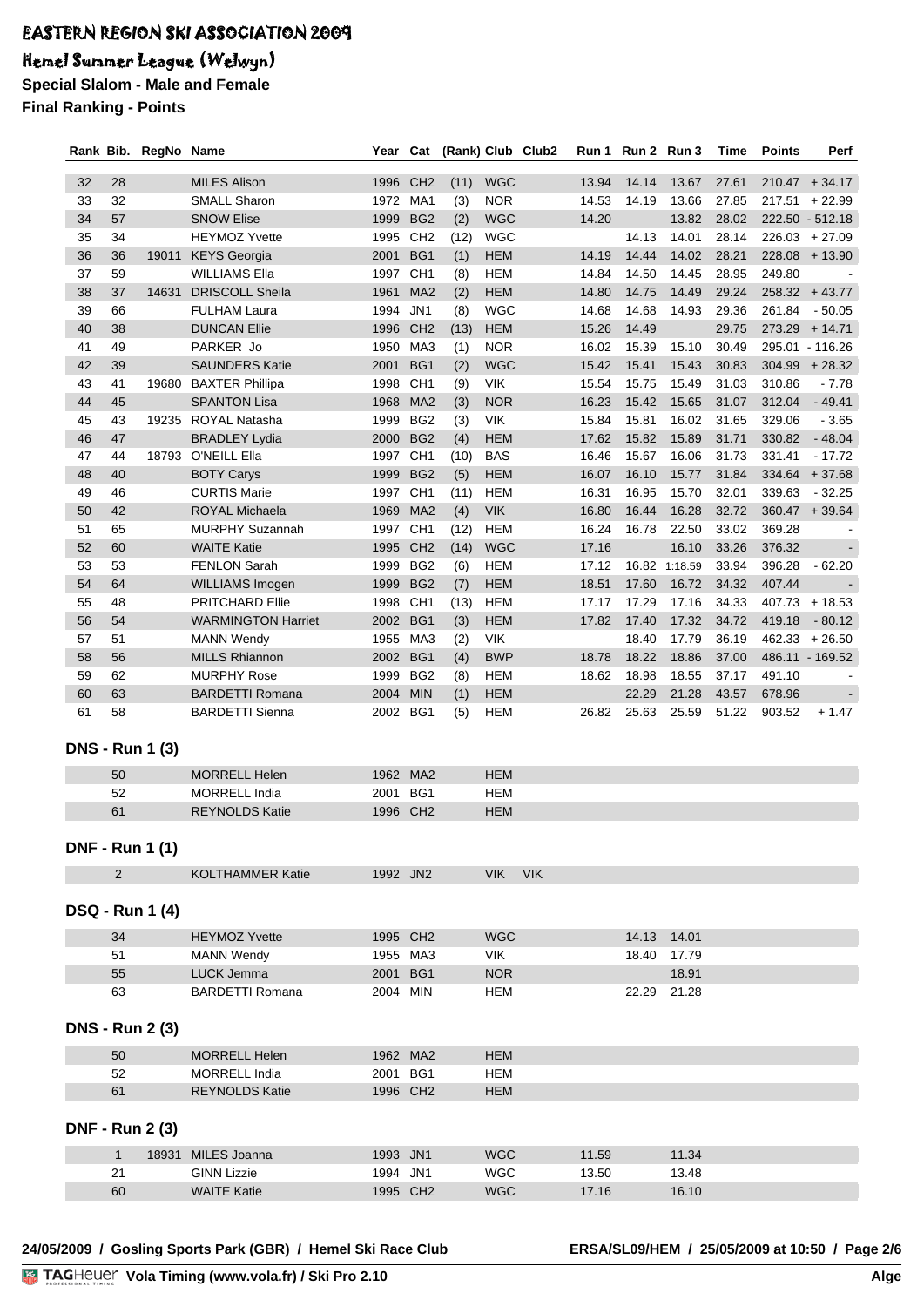## Hemel Summer League (Welwyn)

**Special Slalom - Male and Female Final Ranking - Points**

| Rank Bib. RegNo Name   |       |                         |          |     | Year Cat (Rank) Club Club2 |            |       | Run 1 Run 2 Run 3 |       | Time | <b>Points</b> | Perf |
|------------------------|-------|-------------------------|----------|-----|----------------------------|------------|-------|-------------------|-------|------|---------------|------|
| <b>DSQ - Run 2 (3)</b> |       |                         |          |     |                            |            |       |                   |       |      |               |      |
| 2                      |       | <b>KOLTHAMMER Katie</b> | 1992 JN2 |     | <b>VIK</b>                 | <b>VIK</b> |       |                   |       |      |               |      |
| 55                     |       | LUCK Jemma              | 2001     | BG1 | NOR.                       |            |       |                   | 18.91 |      |               |      |
| 57                     |       | <b>SNOW Elise</b>       | 1999 BG2 |     | <b>WGC</b>                 |            | 14.20 |                   | 13.82 |      |               |      |
| <b>DNS - Run 3 (3)</b> |       |                         |          |     |                            |            |       |                   |       |      |               |      |
| 50                     |       | <b>MORRELL Helen</b>    | 1962 MA2 |     | <b>HEM</b>                 |            |       |                   |       |      |               |      |
| 52                     |       | <b>MORRELL India</b>    | 2001 BG1 |     | HEM                        |            |       |                   |       |      |               |      |
| 61                     |       | <b>REYNOLDS Katie</b>   | 1996 CH2 |     | <b>HEM</b>                 |            |       |                   |       |      |               |      |
| <b>DNF - Run 3 (1)</b> |       |                         |          |     |                            |            |       |                   |       |      |               |      |
| 38                     |       | <b>DUNCAN Ellie</b>     | 1996 CH2 |     | <b>HEM</b>                 |            | 15.26 | 14.49             |       |      |               |      |
| <b>DSQ - Run 3 (2)</b> |       |                         |          |     |                            |            |       |                   |       |      |               |      |
| $\overline{2}$         |       | <b>KOLTHAMMER Katie</b> | 1992 JN2 |     | <b>VIK</b>                 | <b>VIK</b> |       |                   |       |      |               |      |
| 10                     | 19194 | <b>GOLDSMITH Laura</b>  | 1992 JN2 |     | HEM                        |            | 11.31 | 11.03             |       |      |               |      |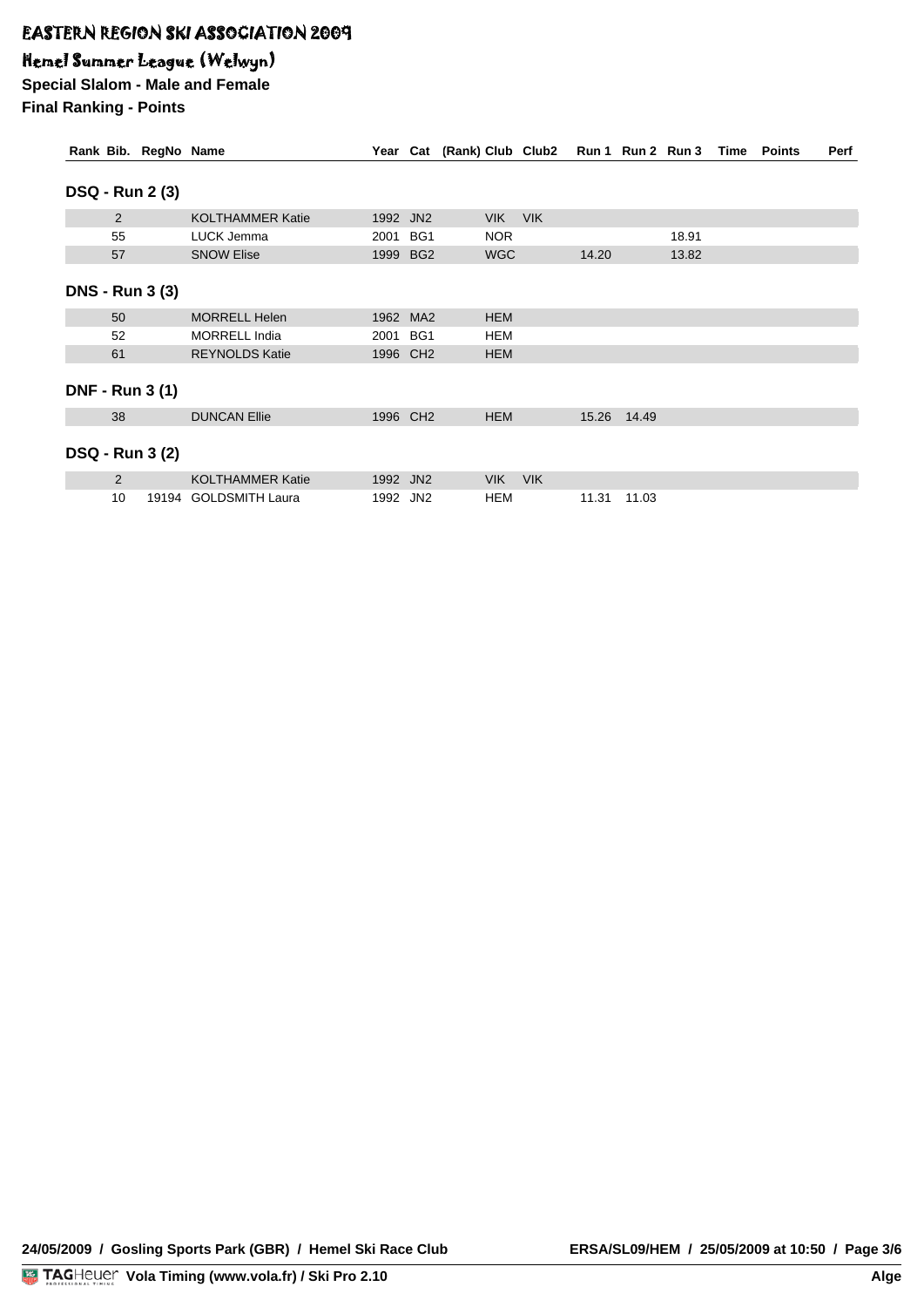

# Hemel Summer League (Welwyn)

**Special Slalom - Male and Female Penalty calculation - Ladies**



| Rank Bib. Cat            |    |                 | <b>Name</b>             | <b>Points</b> | <b>Best 5</b> | <b>Race points</b> |
|--------------------------|----|-----------------|-------------------------|---------------|---------------|--------------------|
| <b>Best 10 at finish</b> |    |                 |                         |               |               |                    |
| 1                        | 13 | JN <sub>1</sub> | <b>POWELL Caroline</b>  | 54.37         | 54.37         | 0.00               |
| $\overline{2}$           | 8  | JN <sub>2</sub> | <b>ALVEY Claire</b>     | 105.32        | 105.32        | 50.78              |
| 3                        | 11 | CH <sub>2</sub> | <b>SKIPPER Sophie</b>   | 93.76         | 93.76         | 51.66              |
| 4                        | 10 | JN <sub>2</sub> | <b>GOLDSMITH Laura</b>  | 126.29        |               |                    |
| 5                        | 3  | JN <sub>1</sub> | <b>BEE Anastasia</b>    | 98.73         | 98.73         | 63.41              |
| 6                        | 1  | JN <sub>1</sub> | MILES Joanna            | 116.91        | -             |                    |
| $\overline{7}$           | 5  | J <sub>N2</sub> | <b>WALSH Rachael</b>    | 137.03        |               |                    |
| 8                        | 15 | CH <sub>2</sub> | <b>ROLPH Sophie</b>     | 115.21        | 115.21        | 85.42              |
| 9                        | 18 | JN <sub>1</sub> | <b>GOLDSMITH Olivia</b> | 206.30        |               |                    |
| 10                       | 7  | MA <sub>1</sub> | <b>HINDES Michelle</b>  | 160.02        | ۰             |                    |

#### **Best 5 at start**

|                | 13 JN1             | <b>POWELL Caroline</b> | 54.37  |  |
|----------------|--------------------|------------------------|--------|--|
|                | 11 CH <sub>2</sub> | <b>SKIPPER Sophie</b>  | 93.76  |  |
| $\overline{5}$ | 3 JN1              | <b>BEE Anastasia</b>   | 98.73  |  |
| $\mathcal{P}$  | 8 JN2              | <b>ALVEY Claire</b>    | 105.32 |  |
|                | 15 CH <sub>2</sub> | <b>ROLPH Sophie</b>    | 115.21 |  |

#### **TOTAL**

| (B) List points of best 5 at start                | 467.39 |        |        |
|---------------------------------------------------|--------|--------|--------|
| (A) List points of the best 5 to finish in top 10 |        | 467.39 |        |
| (C) Race points of corresponding competitors      |        |        | 251.27 |
|                                                   |        |        |        |
| Calculated penalty $(A + B - C) = 683.51 / 10$    | 68.35  |        |        |
| Correction value (Z)                              | 0.00   |        |        |
| Category adder                                    | 0.00   |        |        |
| Applied penalty                                   | 68.35  |        |        |

<sup>Timing</sup> Steven Lambert

#### **24/05/2009 / Gosling Sports Park (GBR) / Hemel Ski Race Club ERSA/SL09/HEM / 25/05/2009 at 10:56 / Page 1/1**

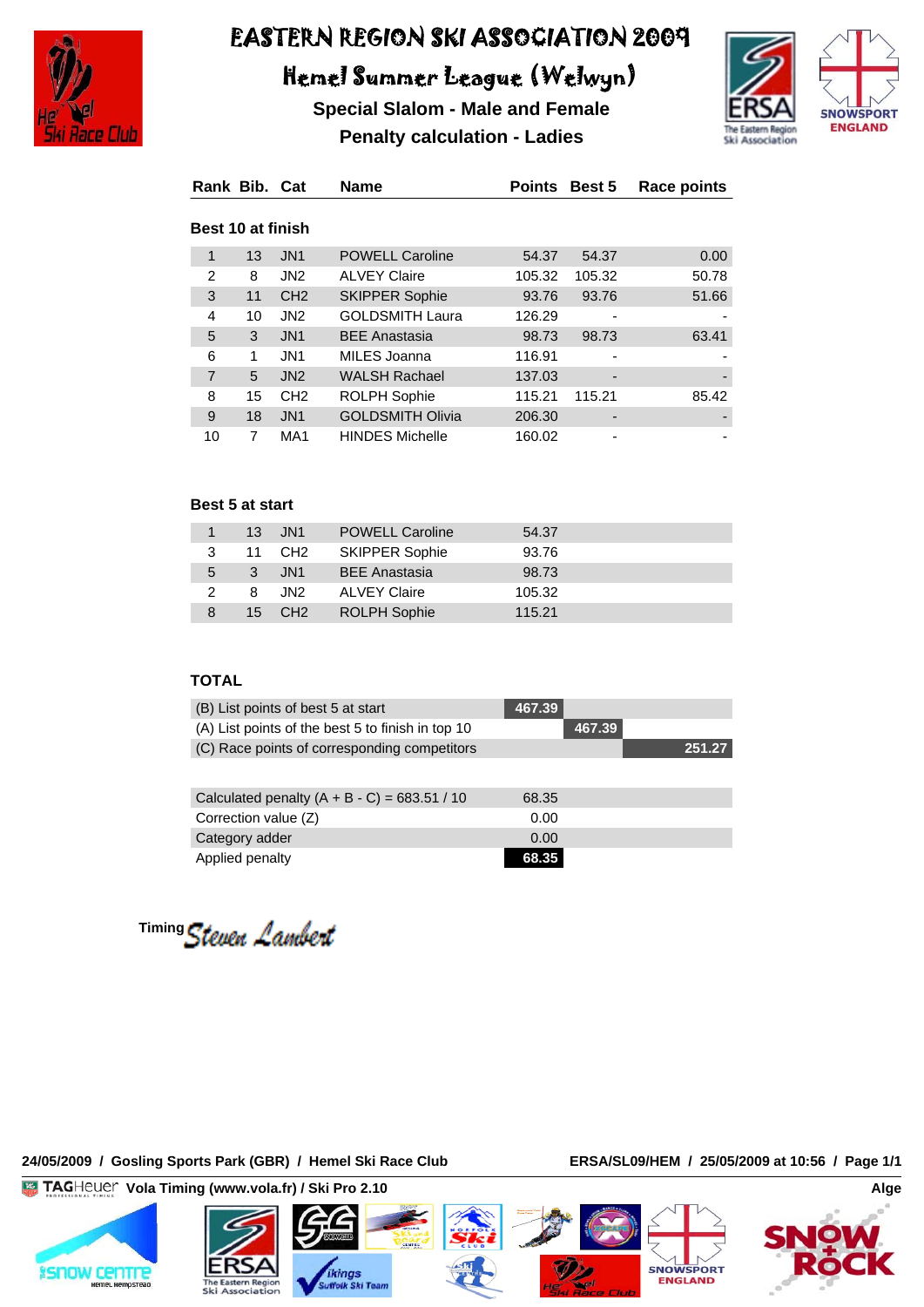## Hemel Summer League (Welwyn)

**Special Slalom - Male and Female Final Ranking - Points**

|                |     | Rank Bib. RegNo Name |                                                | Year Cat             |                        |      |                | (Rank) Club Club2 | Run 1 | Run 2 Run 3 |       | Time  | Points | Perf             |
|----------------|-----|----------------------|------------------------------------------------|----------------------|------------------------|------|----------------|-------------------|-------|-------------|-------|-------|--------|------------------|
|                |     |                      |                                                |                      |                        |      |                |                   |       |             |       |       |        |                  |
|                |     |                      | $==$ ERSA Boys and Men $==$                    |                      |                        |      |                |                   |       |             |       |       |        |                  |
|                |     |                      |                                                |                      |                        |      |                |                   |       |             |       |       |        |                  |
| $\mathbf{1}$   | 86  |                      | 14740 BECKETT Simon                            | 1990 JN2             |                        | (1)  | NOR SC         |                   | 9.51  | 9.46        | 9.24  | 18.70 | 0.00   | $-15.02$         |
| 2              | 91  |                      | 12797 CURTIS Daniel                            | 1991                 | JN <sub>2</sub>        | (2)  | <b>BWP</b>     | CHT               | 9.44  | 9.47        | 9.29  | 18.73 | 0.96   | $+13.06$         |
| 3              | 82  | 6864                 | <b>GREEN Alexander</b>                         | 1978                 | MA1                    | (1)  | <b>BWP</b>     | <b>SC</b>         | 10.02 | 9.81        | 9.66  | 19.47 | 24.71  | $+15.11$         |
| 4              | 90  | 18629                | <b>MOLLOY Daniel</b>                           | 1993 JN1             |                        | (1)  | <b>NOR</b>     |                   | 10.06 | 9.98        | 9.87  | 19.85 | 36.90  | $-17.44$         |
| 5              | 83  | 14855                | <b>GRANT James</b>                             | 1994                 | JN <sub>1</sub>        | (2)  | <b>HEM</b>     |                   | 10.27 | 9.70        |       | 19.97 | 40.75  | $+4.81$          |
| 6              | 93  | 13350                | <b>AKISTER Edward</b>                          | 1991                 | JN <sub>2</sub>        | (3)  | <b>NOR</b>     |                   | 10.28 |             | 9.85  | 20.13 | 45.88  | $+33.41$         |
| $\overline{7}$ | 95  |                      | 18992 UPTON Ben                                | 1994                 | JN <sub>1</sub>        | (3)  | <b>WGC BSA</b> |                   | 10.35 | 10.16       | 9.98  | 20.14 | 46.20  | $+2.56$          |
| 8              | 88  |                      | <b>WHEATMAN Max</b>                            | 1993 JN1             |                        | (4)  | <b>XSC</b>     | <b>SC</b>         | 10.16 | 9.99        |       | 20.15 | 46.52  | $-10.68$         |
| 9              | 92  |                      | 14921 HUGHES Toby                              | 1992 JN2             |                        | (4)  | <b>NOR</b>     |                   |       | 10.45       | 10.01 | 20.46 | 56.47  | $+8.82$          |
| 10             | 85  |                      | 14515 HOOD Andy                                | 1963 MA2             |                        | (1)  | <b>NOR</b>     |                   | 10.84 | 10.29       | 10.37 | 20.66 | 62.89  | $+20.50$         |
| 11             | 108 |                      | 18714 WAILES Andrew                            | 1993 JN1             |                        | (5)  | <b>VIK</b>     |                   | 10.40 | 10.37       | 10.45 | 20.77 | 66.42  | $-34.68$         |
| 12             | 107 |                      | 18813 WILLIAMS Marcus                          | 1996 CH <sub>2</sub> |                        | (1)  | <b>NOR</b>     |                   | 10.71 | 10.48       | 10.37 | 20.85 | 68.98  | $-31.69$         |
| 13             | 101 |                      | 14856 GRANT Thomas                             | 1996 CH2             |                        | (2)  | <b>HEM</b>     |                   | 10.58 | 10.48       | 10.66 | 21.06 | 75.72  | $-11.80$         |
| 14             | 102 |                      | <b>DARRELL Mathew</b>                          | 1992 JN2             |                        | (5)  | <b>NOR</b>     |                   | 11.02 | 10.41       | 10.71 | 21.12 | 77.65  | $-12.03$         |
| 15             | 103 |                      | 14940 BECKETT David                            | 1960                 | MA <sub>2</sub>        | (2)  | <b>NOR</b>     |                   | 11.27 | 10.46       | 10.71 | 21.17 | 79.25  | $-15.66$         |
| 16             | 105 |                      | 18683 BAXTER Jody                              | 1995 CH2             |                        | (3)  | <b>NOR</b>     |                   |       | 10.82       | 10.70 | 21.52 | 90.48  | $-8.27$          |
| 17             | 97  | 19581                | <b>LENNARD-JONES Alex</b>                      | 1992 JN2             |                        | (6)  | <b>NOR</b>     |                   | 11.05 | 10.89       |       | 21.94 | 103.96 | $+31.28$         |
| 18             | 99  |                      | <b>MOLLOY Paul</b>                             | 1971                 | MA <sub>1</sub>        | (2)  | <b>NOR</b>     |                   | 11.06 |             | 11.11 | 22.17 | 111.34 | $+29.78$         |
| 19             | 120 |                      | 19005 NORRIS Kieran                            | 1995                 | CH <sub>2</sub>        | (4)  | <b>VIK</b>     |                   |       | 11.02       | 11.16 | 22.18 | 111.66 | $-48.51$         |
|                | 100 |                      |                                                |                      | MA <sub>2</sub>        |      | <b>HEM</b>     |                   | 11.37 |             | 11.17 | 22.19 |        |                  |
| 20             | 123 |                      | 13217 SHARP Anthony<br>PENNING-LAMBERT Matthew | 1968                 |                        | (3)  |                |                   |       | 11.02       |       |       | 111.98 | $+30.20$         |
| 21             |     |                      |                                                | 1996                 | CH2<br>MA <sub>2</sub> | (5)  | <b>HEM</b>     |                   | 11.35 | 10.91       | 11.64 | 22.26 | 114.22 | $-50.63$         |
| 22             | 115 |                      | 19135 NORRIS John                              | 1961                 |                        | (4)  | <b>VIK</b>     |                   | 11.69 | 11.09       | 11.21 | 22.30 | 115.51 | $-26.78$         |
| 23             | 112 |                      | <b>SMITH Benjamin</b>                          | 1990                 | JN <sub>2</sub>        | (7)  | <b>BWP</b>     |                   | 11.30 | 11.36       | 11.04 | 22.34 | 116.79 | $+3.84$          |
| 24             | 109 | 14899                | <b>MERCER Patrick</b>                          | 1995                 | CH <sub>2</sub>        | (6)  | NOR BSA        |                   | 11.48 | 11.10       | 11.25 | 22.35 | 117.11 | $+15.68$         |
| 25             | 106 | 19690                | <b>REIDY Alexander</b>                         | 1994 JN1             |                        | (6)  | <b>WGC</b>     |                   | 11.04 |             | 11.34 | 22.38 |        | $118.07 + 17.85$ |
| 25             | 98  |                      | <b>KING Clive</b>                              | 1965                 | MA2                    | (5)  | <b>NOR</b>     |                   | 11.34 |             | 11.04 | 22.38 |        | $118.07 + 39.04$ |
| 27             | 104 |                      | 6894 SHAILES Darryl                            | 1961                 | MA <sub>2</sub>        | (6)  | NOR SGB        |                   |       | 11.48       | 11.27 | 22.75 |        | $129.95 + 33.54$ |
| 28             | 127 |                      | <b>TROUNG Foo</b>                              | 1967 MA2             |                        | (7)  | <b>VIK</b>     |                   | 11.70 | 11.43       | 11.51 | 22.94 | 136.04 | $-39.07$         |
| 29             | 132 |                      | <b>GUYTON Ben</b>                              | 1993 JN1             |                        | (7)  | <b>NOR</b>     |                   | 16.75 | 11.57       | 11.48 | 23.05 | 139.57 | $-90.71$         |
| 30             | 117 |                      | <b>TRICKER Paul</b>                            | 1978                 | MA1                    | (3)  | <b>NOR</b>     |                   | 11.98 | 11.80       | 11.41 | 23.21 | 144.71 | $-6.83$          |
| 31             | 119 |                      | <b>HARRIS Alexander</b>                        | 1996                 | CH <sub>2</sub>        | (7)  | <b>VIK</b>     |                   | 17.65 | 11.67       | 11.65 | 23.32 | 148.24 | $-8.70$          |
| 32             | 121 |                      | <b>ALVEY Steve</b>                             | 1961                 | MA <sub>2</sub>        | (8)  | <b>VIK</b>     |                   | 12.26 | 11.57       | 11.79 | 23.36 | 149.52 | $-14.61$         |
| 33             | 118 |                      | <b>AIKENS Christopher</b>                      | 1992 JN2             |                        | (8)  | <b>HEM</b>     |                   |       | 11.85       | 11.78 | 23.63 | 158.18 | $+2.00$          |
| 34             | 116 |                      | 19159 HENDERSON Tom                            | 1996 CH2             |                        | (8)  | <b>HEM</b>     |                   | 12.61 | 12.06       | 11.74 | 23.80 |        | $163.64 + 16.26$ |
| 35             | 126 |                      | 19691 REIDY Luca                               | 1996 CH2             |                        | (9)  | <b>WGC</b>     |                   | 12.08 | 11.86       | 11.96 | 23.82 | 164.28 | $-10.46$         |
| 36             | 131 |                      | 18810 FENELEY Luke                             | 1997 CH1             |                        | (1)  | <b>NOR</b>     |                   | 12.39 | 11.93       | 11.92 | 23.85 | 165.24 | - 51.45          |
| 37             | 152 |                      | <b>FINCH Stuart</b>                            | 1995 CH2             |                        | (10) | <b>NOR</b>     |                   | 12.58 | 12.16       | 11.74 | 23.90 |        | 166.84 - 209.04  |
| 38             | 128 |                      | 19317 MADDEN Alex                              | 1998 CH1             |                        | (2)  | <b>NOR</b>     |                   | 12.55 | 11.98       | 12.10 | 24.08 |        | 172.62 - 18.47   |
| 39             | 124 |                      | 18661 WARMINGTON Richard                       | 1997 CH1             |                        | (3)  | <b>HEM</b>     |                   | 12.48 | 12.27       | 12.00 | 24.27 | 178.72 | $+7.52$          |
| 40             | 129 |                      | 18809 FENELEY William                          | 1999 BG2             |                        | (1)  | <b>NOR</b>     |                   | 12.81 | 11.99       | 12.40 | 24.39 | 182.57 | - 20.75          |
| 41             | 122 |                      | 1080 SMITH Michael                             | 1941 MA3             |                        | (1)  | <b>BAS</b>     | <b>BAS</b>        | 13.94 | 12.16       | 12.24 | 24.40 |        | $182.89 + 18.71$ |
| 42             | 125 |                      | PENNING-LAMBERT Joshua                         | 1998 CH1             |                        | (4)  | <b>HEM</b>     |                   | 12.37 | 12.09       | 12.47 | 24.46 |        | $184.81 + 10.22$ |
| 43             | 178 |                      | <b>WIGMORE Mathew</b>                          | 1996 CH2             |                        | (11) | <b>NOR</b>     |                   | 13.22 | 12.66       | 11.82 | 24.48 | 185.45 |                  |
| 44             | 133 |                      | <b>BOTY Harry</b>                              | 1997 CH1             |                        | (5)  | HEM            |                   |       | 12.65       | 12.69 | 25.34 |        | 213.05 - 28.69   |
| 45             | 173 |                      | <b>MADDEN</b> Jonathan                         | 1967 MA2             |                        | (9)  | <b>NOR</b>     |                   | 13.14 | 12.59       | 12.78 | 25.37 | 214.01 |                  |
| 46             | 137 |                      | CHILDS Lewis                                   | 1999 BG2             |                        | (2)  | <b>WGC</b>     |                   | 12.99 | 12.78       | 13.07 | 25.77 | 226.84 | $-45.13$         |
| 47             | 136 |                      | <b>PARSEY James</b>                            | 1999 BG2             |                        | (3)  | <b>WGC</b>     |                   |       | 13.14       | 13.16 | 26.30 |        | 243.85 - 11.06   |
| 48             | 130 | 17977                | <b>SCHOFIELD Connor</b>                        | 1997 CH1             |                        | (6)  | <b>HEM</b>     |                   | 13.34 | 13.04       | 52.69 | 26.38 |        | $246.42 + 33.10$ |
| 49             | 141 |                      | <b>PARSEY Michael</b>                          | 1997 CH1             |                        | (7)  | <b>WGC</b>     |                   | 13.42 | 13.45       | 13.26 | 26.68 |        | 256.04 - 36.74   |
| 50             | 145 |                      | LUCK Ben                                       | 1998 CH1             |                        | (8)  | <b>NOR</b>     |                   | 13.44 | 13.30       | 13.56 | 26.74 |        | 257.97 - 59.81   |
| 51             | 135 | 19131                | <b>JUDD Michael</b>                            | 1998 CH1             |                        | (9)  | <b>WGC</b>     |                   | 13.61 | 13.49       | 13.77 | 27.10 |        | $269.52 + 17.05$ |
| 52             | 142 |                      | POWELL Daniel                                  | 1996 CH2             |                        | (12) | <b>VIK</b>     |                   | 14.12 | 13.60       | 13.70 | 27.30 |        | 275.94 - 27.09   |
| 53             | 151 |                      | <b>FENLON David</b>                            | 1996 CH2             |                        | (13) | <b>HEM</b>     |                   | 13.68 | 13.69       | 13.78 | 27.37 |        | 278.18 - 94.29   |
| 54             | 155 |                      | LUCK John                                      |                      | 1962 MA2               | (10) | <b>NOR</b>     |                   | 14.19 | 14.52       | 13.94 | 28.13 |        | 302.57 - 135.46  |
|                |     |                      |                                                |                      |                        |      |                |                   |       |             |       |       |        |                  |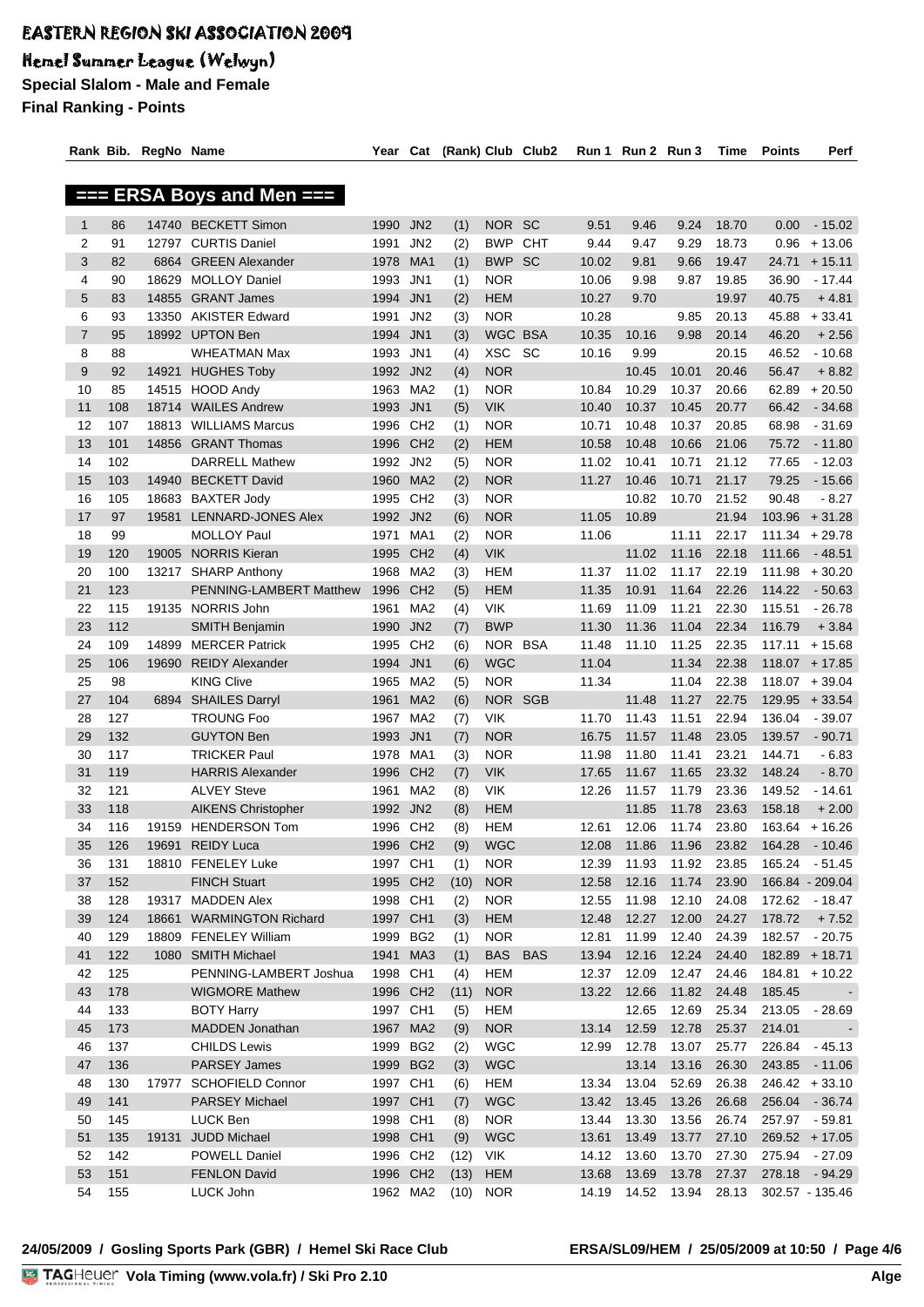# Hemel Summer League (Welwyn)

**Special Slalom - Male and Female Final Ranking - Points**

|          |            | Rank Bib. RegNo Name   |                                                | Year                 | Cat                                |              |                          | (Rank) Club Club2 | Run 1          | Run 2 Run 3    |                | Time           | <b>Points</b>          | Perf                       |
|----------|------------|------------------------|------------------------------------------------|----------------------|------------------------------------|--------------|--------------------------|-------------------|----------------|----------------|----------------|----------------|------------------------|----------------------------|
|          |            |                        |                                                |                      |                                    |              |                          |                   |                |                |                |                |                        |                            |
| 55       | 144        |                        | <b>NEWELL Oliver</b>                           | 1998                 | CH <sub>1</sub>                    | (10)         | <b>HEM</b>               |                   | 15.88          | 14.17          | 14.02          | 28.19          | 304.49                 | $-0.73$                    |
| 56       | 138        |                        | COOPER Ron                                     | 1946                 | MA3                                | (2)          | <b>BWP</b>               |                   | 14.43          | 54.35          | 14.12          | 28.55          |                        | $316.04 + 32.38$           |
| 57       | 154        |                        | DOWDEN Mason                                   | 1997                 | CH <sub>1</sub>                    | (11)         | <b>VIK</b>               |                   | 13.55          | 44.64          | 15.05          | 28.60          | 317.65                 | - 76.99                    |
| 58       | 153        |                        | <b>CUTHBERT Darryl</b>                         | 1996                 | CH <sub>2</sub>                    | (14)         | <b>VIK</b>               |                   | 14.65          | 14.41          | 14.26          | 28.67          | 319.89                 | $-67.82$                   |
| 59       | 139        | 1134                   | <b>COOPER Douglas</b>                          | 1951                 | MA <sub>3</sub>                    | (3)          | <b>BWP</b>               | <b>CHT</b>        | 14.46          | 14.59          | 14.38          | 28.84          | 325.35                 | $+37.18$                   |
| 60       | 146        |                        | <b>NEWELL George</b>                           | 1999                 | BG <sub>2</sub>                    | (4)          | <b>HEM</b>               |                   |                | 14.69          | 14.33          | 29.02          |                        | $331.12 + 13.00$           |
| 61       | 164        |                        | <b>BINGHAM Jonathan</b>                        | 1999                 | BG <sub>2</sub>                    | (5)          | <b>BWP</b>               |                   | 14.95          | 14.57          | 14.48          | 29.05          |                        | 332.09 - 176.91            |
| 62       | 166        |                        | <b>DALEY Dominic</b>                           | 1999                 | BG <sub>2</sub>                    | (6)          | <b>WGC</b>               |                   | 14.67          | 14.49          | 14.82          | 29.16          |                        | 335.61 - 187.73            |
| 62       | 143        | 18860                  | <b>WARMINGTON Nicholas</b>                     | 1957                 | MA <sub>3</sub>                    | (4)          | <b>HEM</b>               |                   | 14.69          | 14.47          |                | 29.16          |                        | $335.61 + 31.95$           |
| 64<br>65 | 165<br>150 |                        | RINALDI-JONES Alex<br><b>BARDETTI Gianluca</b> | 1999<br>1999         | BG <sub>2</sub><br>BG <sub>2</sub> | (7)          | <b>BAS</b><br><b>HEM</b> |                   | 15.31<br>14.78 | 15.01<br>15.23 | 14.50<br>14.81 | 29.51<br>29.59 | 349.41                 | 346.84 - 164.37<br>$-3.12$ |
| 66       | 160        |                        | PICKERING Christopher                          | 1995                 | CH <sub>2</sub>                    | (8)          | <b>HEM</b>               |                   | 16.05          | 15.12          | 14.66          | 29.78          |                        | 355.51 - 113.05            |
| 67       | 140        |                        | <b>DARRELL David</b>                           | 1960                 | MA <sub>2</sub>                    | (15)<br>(11) | <b>NOR</b>               |                   | 15.35          |                | 14.45          | 29.80          |                        | $356.15 + 66.81$           |
| 68       | 149        |                        | <b>NEWELL William</b>                          | 2001                 | BG1                                | (1)          | <b>HEM</b>               |                   | 15.29          | 14.68          |                | 29.97          |                        | $361.60 + 13.16$           |
| 69       | 147        |                        | <b>GRAINGER Christopher</b>                    | 1999                 | BG <sub>2</sub>                    | (9)          | <b>VIK</b>               |                   | 15.72          | 15.01          | 15.01          | 30.02          |                        | $363.21 + 39.40$           |
| 70       | 148        |                        | <b>GODDARD Tom</b>                             | 1996                 | CH <sub>2</sub>                    | (16)         | <b>VIK</b>               |                   | 15.12          | 15.13          | 15.20          | 30.25          |                        | $370.59 + 39.89$           |
| 71       | 110        |                        | <b>COWEN Stuart</b>                            | 1993                 | JN <sub>1</sub>                    | (8)          | <b>BWP</b>               |                   |                | 11.17          | 19.23          | 30.40          |                        | $375.40 + 271.22$          |
| 72       | 179        |                        | <b>PAYNE George</b>                            | 1999                 | BG <sub>2</sub>                    | (10)         | <b>BAS</b>               |                   | 15.64          | 15.08          | 15.43          | 30.51          | 378.93                 |                            |
| 73       | 157        |                        | <b>TROUNG Aaron</b>                            | 2001                 | BG1                                | (2)          | <b>VIK</b>               |                   | 15.46          | 15.23          | 15.30          | 30.53          | 379.57                 | $-85.68$                   |
| 74       | 161        |                        | <b>BARDETTI Marco</b>                          | 1973                 | MA <sub>1</sub>                    | (4)          | <b>HEM</b>               |                   |                | 15.74          | 15.54          | 31.28          | 403.64                 | $-83.56$                   |
| 75       | 172        |                        | <b>PAYNE Arthur</b>                            | 2001                 | BG1                                | (3)          | <b>BAS</b>               |                   | 16.40          | 14.89          | 30.12          | 31.29          | 403.96                 |                            |
| 76       | 159        |                        | <b>MILLS Sean</b>                              | 1999                 | BG <sub>2</sub>                    | (11)         | <b>BWP</b>               |                   | 15.93          | 15.84          | 15.50          | 31.34          | 405.56                 | $-61.45$                   |
| 77       | 163        | 19174                  | <b>BIERRUM Ewan</b>                            | 2000                 | BG <sub>2</sub>                    | (12)         | <b>HEM</b>               |                   | 16.16          | 15.83          | 15.56          | 31.39          | 407.17                 | $-94.88$                   |
| 78       | 177        |                        | PERCY Joshua                                   | 1995                 | CH <sub>2</sub>                    | (17)         | <b>HEM</b>               |                   | 17.57          | 16.47          | 15.17          | 31.64          | 415.19                 |                            |
| 79       | 156        |                        | <b>KING Patrick</b>                            | 2001                 | BG1                                | (4)          | <b>NOR</b>               |                   | 15.96          | 16.31          | 16.10          | 32.06          | 428.66                 | $-31.54$                   |
| 80       | 168        |                        | <b>CARUANA Kieran</b>                          | 2000                 | BG <sub>2</sub>                    | (13)         | <b>VIK</b>               |                   | 16.69          | 16.80          | 16.39          | 33.08          |                        | 461.39 - 143.83            |
| 81       | 174        |                        | <b>BINGHAM Nicholas</b>                        | 2002                 | BG1                                | (5)          | <b>BWP</b>               |                   | 17.50          | 16.54          | 16.86          | 33.40          | 471.66                 |                            |
| 82       | 175        |                        | <b>PERCY Hamish</b>                            | 1997                 | CH <sub>1</sub>                    | (12)         | <b>HEM</b>               |                   |                | 17.59          | 16.85          | 34.44          | 505.03                 |                            |
| 83       | 167        |                        | <b>IZZARD Charles</b>                          | 2000                 | BG <sub>2</sub>                    | (14)         | <b>HEM</b>               |                   | 17.73          | 17.40          | 17.30          | 34.70          | 513.37                 | $-30.24$                   |
| 84       | 158        |                        | <b>BRADLEY Stephen</b>                         | 1956                 | MA3                                | (5)          | <b>HEM</b>               |                   | 17.73          | 17.20          |                | 34.93          |                        | $520.75 + 53.85$           |
| 85       | 169        |                        | <b>THOMPSON Connor</b>                         | 2000                 | BG <sub>2</sub>                    | (15)         | <b>VIK</b>               |                   | 19.63          | 18.28          | 17.92          | 36.20          |                        | 561.50 - 214.28            |
| 86       | 170        |                        | <b>HOMMEL Andrew</b>                           | 2002                 | BG1                                | (6)          | HEM                      | <b>WYC</b>        | 22.94          | 21.56          | 21.69          | 43.25          |                        | 787.70 - 135.32            |
| 87       | 162        |                        | <b>BRESKEL Bailey</b>                          | 1998                 | CH <sub>1</sub>                    | (13)         | <b>WGC</b>               |                   | 29.91          |                | 23.95          |                | 53.86 1128.13 + 640.83 |                            |
|          |            |                        |                                                |                      |                                    |              |                          |                   |                |                |                |                |                        |                            |
|          |            | <b>DNS - Run 1 (7)</b> |                                                |                      |                                    |              |                          |                   |                |                |                |                |                        |                            |
|          | 84         |                        | 14575 POTH Robert                              | 1997 CH1             |                                    |              | HEM SLP                  |                   |                |                |                |                |                        |                            |
|          | 94         |                        | 17015 ABELA Cory                               | 1993 JN1             |                                    |              | <b>BWP</b>               |                   |                |                |                |                |                        |                            |
|          | 96         |                        | 14350 POTH Daniel                              | 1996 CH2             |                                    |              | HEM SLP                  |                   |                |                |                |                |                        |                            |
|          | 111        |                        | <b>BAKER-RAY James</b>                         | 1993 JN1             |                                    |              | <b>VIK</b>               |                   |                |                |                |                |                        |                            |
|          | 113        |                        | <b>WEBB Nick</b>                               | 1992 JN2             |                                    |              | <b>BWP</b>               |                   |                |                |                |                |                        |                            |
|          | 114        |                        | 19132 HUTCHINGS Michael                        | 1994 JN1             |                                    |              | <b>WGC</b>               |                   |                |                |                |                |                        |                            |
|          | 134        |                        | <b>MORTON Richard</b>                          | 1995 CH2             |                                    |              | <b>HEM</b>               |                   |                |                |                |                |                        |                            |
|          |            |                        |                                                |                      |                                    |              |                          |                   |                |                |                |                |                        |                            |
|          |            | <b>DNF - Run 1 (8)</b> |                                                |                      |                                    |              |                          |                   |                |                |                |                |                        |                            |
|          |            |                        |                                                |                      |                                    |              |                          |                   |                |                |                |                |                        |                            |
|          | 81         |                        | 17363 BROTHERTON Tom                           | 1991 JN2             |                                    |              | <b>WGC</b>               |                   |                |                | 10.25          |                |                        |                            |
|          | 87         |                        | 14827 WRIGHT Craig                             | 1991 JN2             |                                    |              | HEM VIK                  |                   |                | 10.07          |                |                |                        |                            |
|          | 92<br>105  |                        | 14921 HUGHES Toby<br>18683 BAXTER Jody         | 1992 JN2<br>1995 CH2 |                                    |              | <b>NOR</b><br><b>NOR</b> |                   |                | 10.45<br>10.82 | 10.01<br>10.70 |                |                        |                            |
|          | 133        |                        |                                                | 1997 CH1             |                                    |              | <b>HEM</b>               |                   |                | 12.65          | 12.69          |                |                        |                            |
|          | 136        |                        | <b>BOTY Harry</b><br><b>PARSEY James</b>       | 1999 BG2             |                                    |              | <b>WGC</b>               |                   |                | 13.14          | 13.16          |                |                        |                            |
|          | 161        |                        | <b>BARDETTI Marco</b>                          | 1973 MA1             |                                    |              | <b>HEM</b>               |                   |                |                | 15.74 15.54    |                |                        |                            |
|          | 171        |                        | <b>PAYNE Stuart</b>                            | 1964 MA2             |                                    |              | <b>BAS</b>               |                   |                |                |                |                |                        |                            |
|          |            |                        |                                                |                      |                                    |              |                          |                   |                |                |                |                |                        |                            |
|          |            | <b>DSQ - Run 1 (7)</b> |                                                |                      |                                    |              |                          |                   |                |                |                |                |                        |                            |
|          |            |                        |                                                |                      |                                    |              |                          |                   |                |                |                |                |                        |                            |
|          | 104        |                        | 6894 SHAILES Darryl                            | 1961 MA2             |                                    |              | NOR SGB                  |                   |                |                | 11.48 11.27    |                |                        |                            |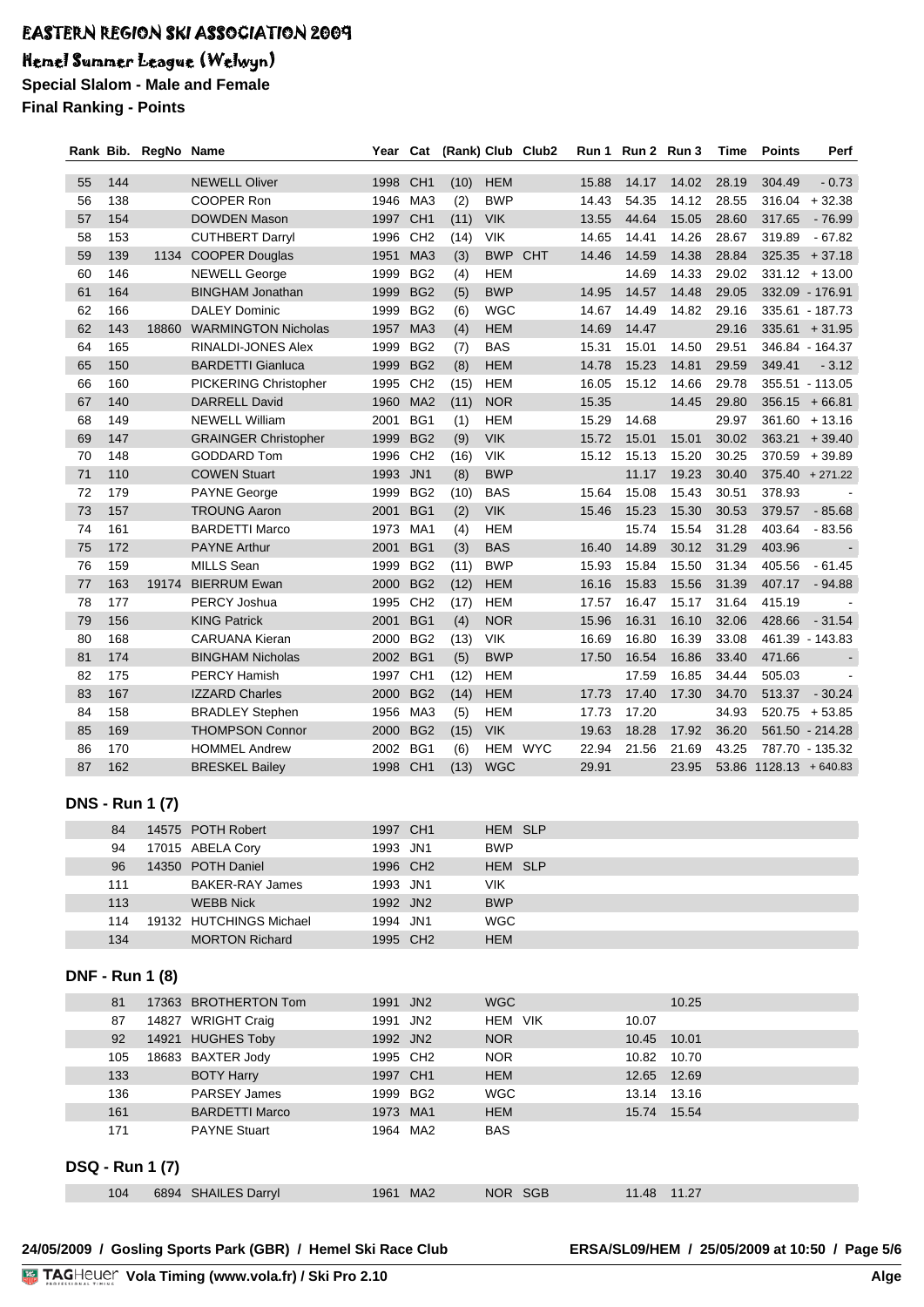# Hemel Summer League (Welwyn)

**Special Slalom - Male and Female Final Ranking - Points**

|     | Rank Bib. RegNo Name   |                           |          |          | Year Cat (Rank) Club Club2 |         |       |       | Run 1 Run 2 Run 3 | Time | <b>Points</b> | Perf |
|-----|------------------------|---------------------------|----------|----------|----------------------------|---------|-------|-------|-------------------|------|---------------|------|
| 110 |                        | <b>COWEN Stuart</b>       | 1993 JN1 |          | <b>BWP</b>                 |         |       |       | 11.17 19.23       |      |               |      |
| 118 |                        | <b>AIKENS Christopher</b> | 1992 JN2 |          | HEM                        |         |       | 11.85 | 11.78             |      |               |      |
| 120 |                        | 19005 NORRIS Kieran       |          | 1995 CH2 | <b>VIK</b>                 |         |       |       | 11.02 11.16       |      |               |      |
| 146 |                        | <b>NEWELL George</b>      |          | 1999 BG2 | <b>HEM</b>                 |         |       | 14.69 | 14.33             |      |               |      |
| 175 |                        | <b>PERCY Hamish</b>       | 1997 CH1 |          | <b>HEM</b>                 |         |       | 17.59 | 16.85             |      |               |      |
| 176 |                        | POST Ben                  | 2003 MIN |          | <b>HEM</b>                 |         |       | 27.80 |                   |      |               |      |
|     |                        |                           |          |          |                            |         |       |       |                   |      |               |      |
|     | <b>DNS - Run 2 (8)</b> |                           |          |          |                            |         |       |       |                   |      |               |      |
| 84  |                        | 14575 POTH Robert         | 1997 CH1 |          |                            | HEM SLP |       |       |                   |      |               |      |
| 94  |                        | 17015 ABELA Cory          | 1993 JN1 |          | <b>BWP</b>                 |         |       |       |                   |      |               |      |
| 96  |                        | 14350 POTH Daniel         |          | 1996 CH2 |                            | HEM SLP |       |       |                   |      |               |      |
| 111 |                        | <b>BAKER-RAY James</b>    | 1993 JN1 |          | VIK.                       |         |       |       |                   |      |               |      |
| 113 |                        | <b>WEBB Nick</b>          | 1992 JN2 |          | <b>BWP</b>                 |         |       |       |                   |      |               |      |
| 114 |                        | 19132 HUTCHINGS Michael   | 1994 JN1 |          | <b>WGC</b>                 |         |       |       |                   |      |               |      |
| 134 |                        | <b>MORTON Richard</b>     |          | 1995 CH2 | <b>HEM</b>                 |         |       |       |                   |      |               |      |
| 171 |                        | <b>PAYNE Stuart</b>       |          | 1964 MA2 | <b>BAS</b>                 |         |       |       |                   |      |               |      |
|     | <b>DNF - Run 2 (5)</b> |                           |          |          |                            |         |       |       |                   |      |               |      |
| 89  |                        | 18757 LUCIE-SMITH Ross    | 1993 JN1 |          |                            | WGC BAS | 10.36 |       |                   |      |               |      |
| 98  |                        | <b>KING Clive</b>         |          | 1965 MA2 | <b>NOR</b>                 |         | 11.34 |       | 11.04             |      |               |      |
| 106 |                        | 19690 REIDY Alexander     | 1994 JN1 |          | <b>WGC</b>                 |         | 11.04 |       | 11.34             |      |               |      |
| 140 |                        | <b>DARRELL David</b>      |          | 1960 MA2 | <b>NOR</b>                 |         | 15.35 |       | 14.45             |      |               |      |
| 162 |                        | <b>BRESKEL Bailey</b>     | 1998 CH1 |          | <b>WGC</b>                 |         | 29.91 |       | 23.95             |      |               |      |
|     |                        |                           |          |          |                            |         |       |       |                   |      |               |      |
|     | <b>DSQ - Run 2 (3)</b> |                           |          |          |                            |         |       |       |                   |      |               |      |
| 81  |                        | 17363 BROTHERTON Tom      | 1991 JN2 |          | <b>WGC</b>                 |         |       |       | 10.25             |      |               |      |
| 93  |                        | 13350 AKISTER Edward      | 1991 JN2 |          | <b>NOR</b>                 |         | 10.28 |       | 9.85              |      |               |      |
| 99  |                        | <b>MOLLOY Paul</b>        | 1971 MA1 |          | <b>NOR</b>                 |         | 11.06 |       | 11.11             |      |               |      |
|     | <b>DNS - Run 3 (8)</b> |                           |          |          |                            |         |       |       |                   |      |               |      |
| 84  |                        | 14575 POTH Robert         | 1997 CH1 |          |                            | HEM SLP |       |       |                   |      |               |      |
| 94  |                        | 17015 ABELA Cory          | 1993 JN1 |          | <b>BWP</b>                 |         |       |       |                   |      |               |      |
| 96  |                        | 14350 POTH Daniel         |          | 1996 CH2 |                            | HEM SLP |       |       |                   |      |               |      |
| 111 |                        | <b>BAKER-RAY James</b>    | 1993 JN1 |          | <b>VIK</b>                 |         |       |       |                   |      |               |      |
| 113 |                        | <b>WEBB Nick</b>          | 1992 JN2 |          | <b>BWP</b>                 |         |       |       |                   |      |               |      |
| 114 |                        | 19132 HUTCHINGS Michael   | 1994 JN1 |          | <b>WGC</b>                 |         |       |       |                   |      |               |      |
| 134 |                        | <b>MORTON Richard</b>     |          | 1995 CH2 | <b>HEM</b>                 |         |       |       |                   |      |               |      |
| 171 |                        | <b>PAYNE Stuart</b>       |          | 1964 MA2 | <b>BAS</b>                 |         |       |       |                   |      |               |      |
|     |                        |                           |          |          |                            |         |       |       |                   |      |               |      |
|     | <b>DNF - Run 3 (3)</b> |                           |          |          |                            |         |       |       |                   |      |               |      |
| 89  |                        | 18757 LUCIE-SMITH Ross    | 1993 JN1 |          |                            | WGC BAS | 10.36 |       |                   |      |               |      |
| 97  |                        | 19581 LENNARD-JONES Alex  | 1992 JN2 |          | <b>NOR</b>                 |         | 11.05 | 10.89 |                   |      |               |      |
| 149 |                        | <b>NEWELL William</b>     | 2001 BG1 |          | <b>HEM</b>                 |         | 15.29 | 14.68 |                   |      |               |      |
|     | <b>DSQ - Run 3 (6)</b> |                           |          |          |                            |         |       |       |                   |      |               |      |
| 83  |                        | 14855 GRANT James         | 1994 JN1 |          | <b>HEM</b>                 |         | 10.27 | 9.70  |                   |      |               |      |
| 87  |                        | 14827 WRIGHT Craig        | 1991 JN2 |          |                            | HEM VIK |       | 10.07 |                   |      |               |      |
| 88  |                        | <b>WHEATMAN Max</b>       | 1993 JN1 |          | XSC SC                     |         | 10.16 | 9.99  |                   |      |               |      |
| 143 |                        | 18860 WARMINGTON Nicholas |          | 1957 MA3 | <b>HEM</b>                 |         | 14.69 | 14.47 |                   |      |               |      |
| 158 |                        | <b>BRADLEY Stephen</b>    |          | 1956 MA3 | <b>HEM</b>                 |         | 17.73 | 17.20 |                   |      |               |      |
| 176 |                        | POST Ben                  | 2003 MIN |          | <b>HEM</b>                 |         |       | 27.80 |                   |      |               |      |

<sup>Timing</sup> Steven Lambert

**24/05/2009 / Gosling Sports Park (GBR) / Hemel Ski Race Club ERSA/SL09/HEM / 25/05/2009 at 10:50 / Page 6/6**

<u>Volanda va Ser</u>